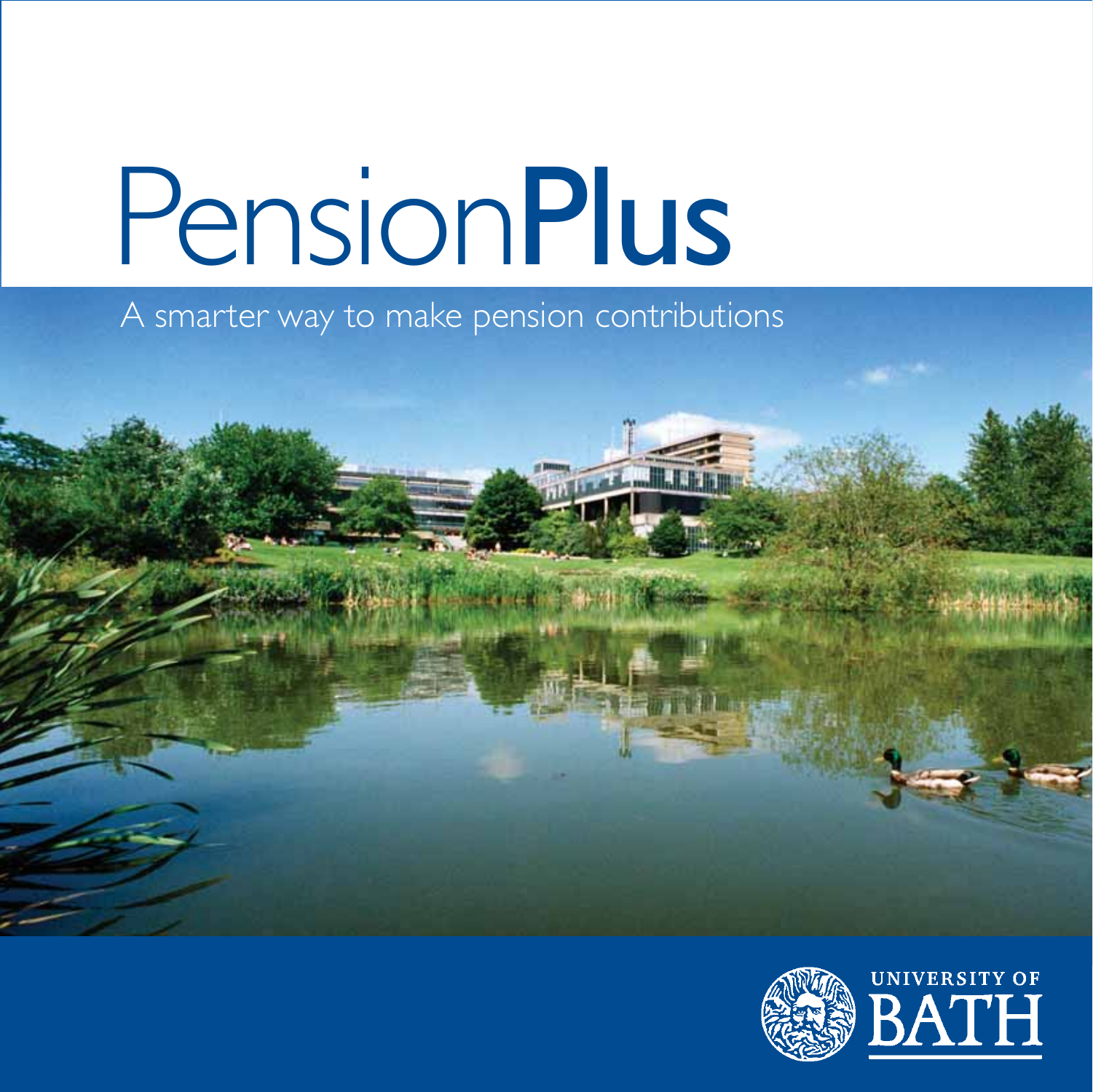#### Further information

If you have any questions about PensionPlus or USS, please contact the Pensions Office, Wessex House 4.08, ext 3768.



Photography: Nic Delves-Broughton ©The University of Bath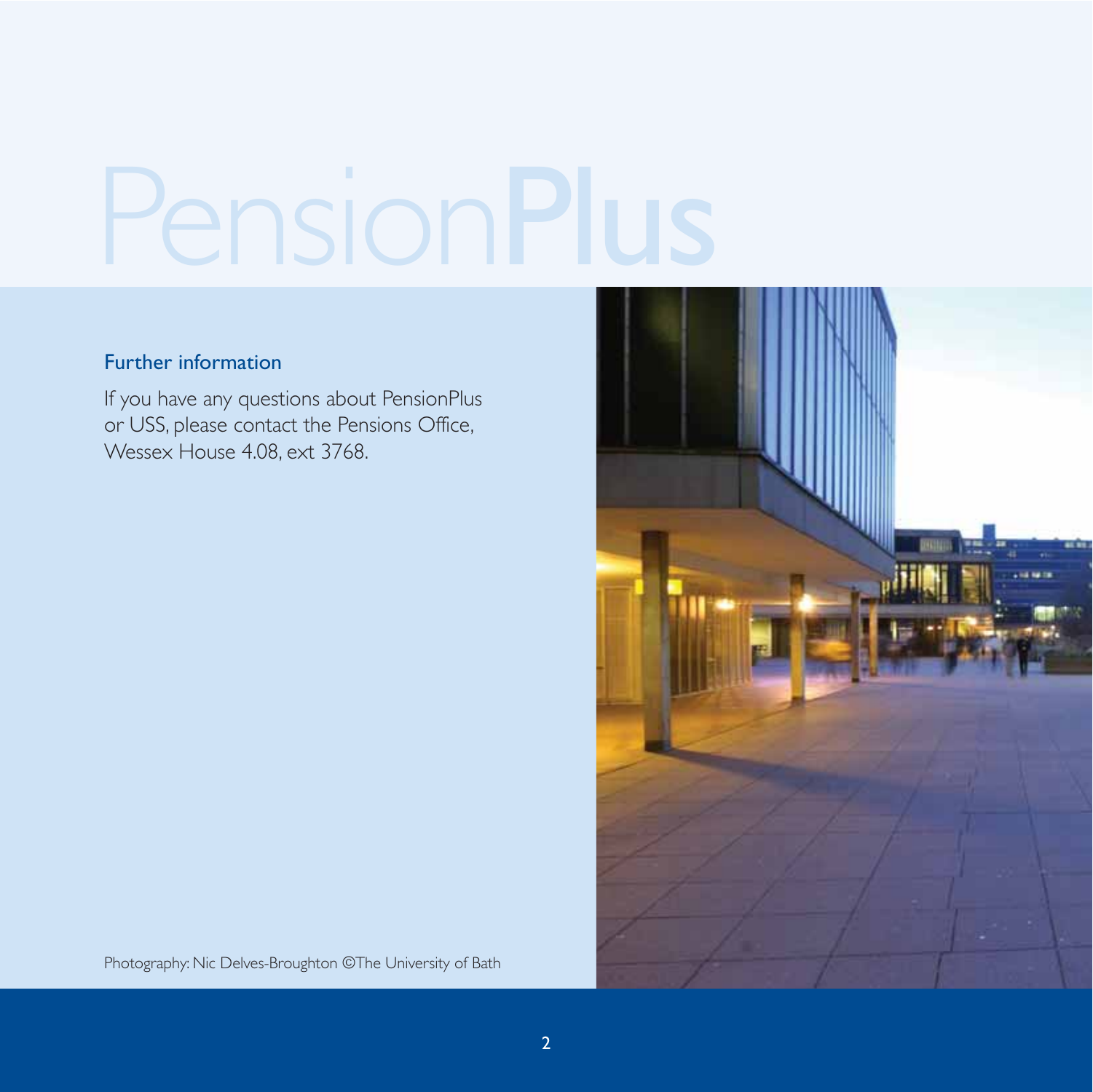

### **Contents**

| Further Information                             | $\mathbf{2}$            |
|-------------------------------------------------|-------------------------|
| What is <b>PensionPlus</b> ?                    | $\overline{\mathbf{4}}$ |
| Who benefits?                                   | 5                       |
| How it works                                    | $5 - 7$                 |
| Who should participate?                         | 8                       |
| Who might not benefit from <b>PensionPlus</b> ? | $8-9$                   |
| What happens next?                              | 9                       |
| Frequently asked questions                      | $10 - 11$               |
| PensionPlus opt out form                        | $\overline{2}$          |
| Other useful resources                          | back cover              |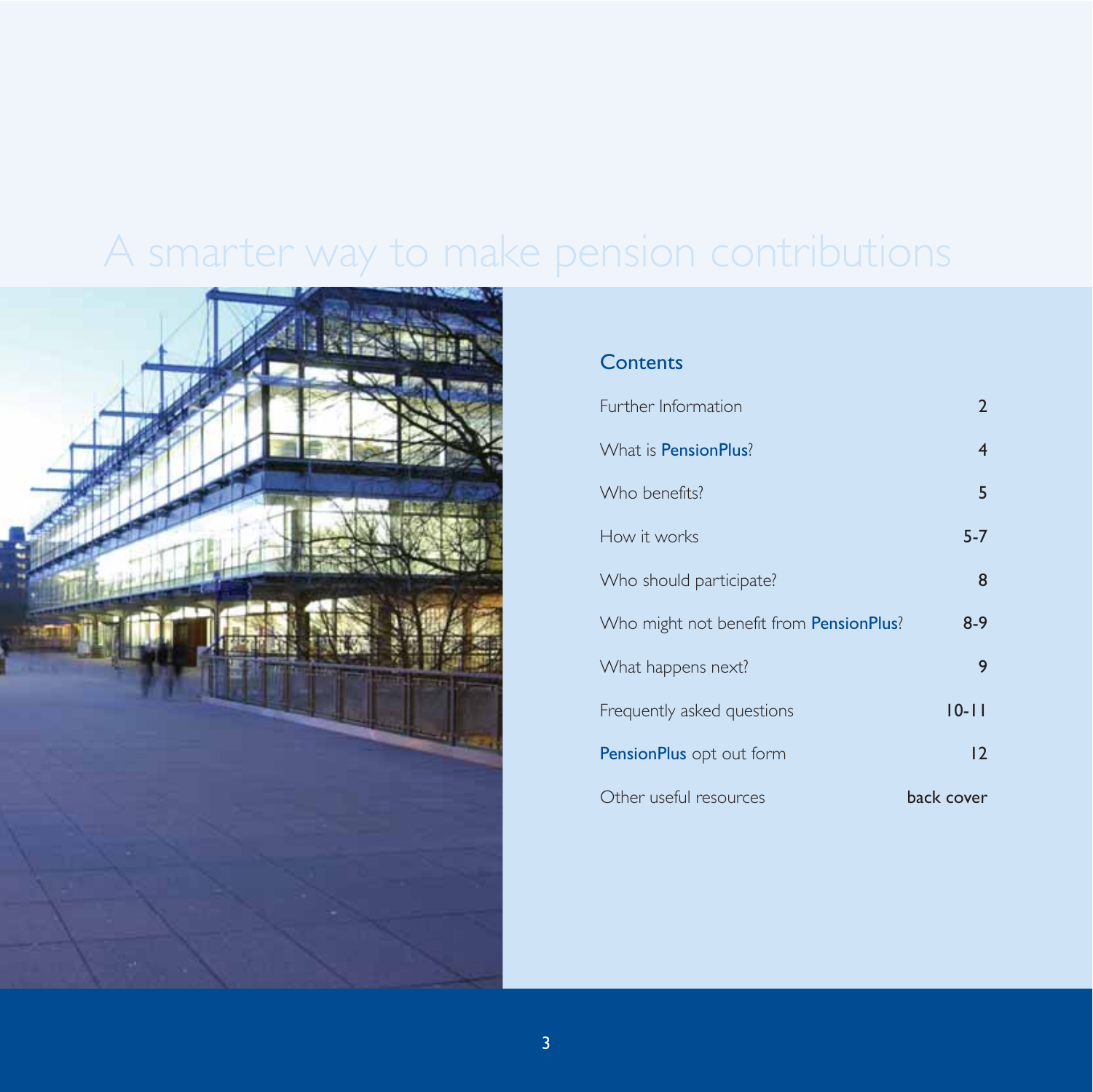





#### What is **PensionPlus**?

PensionPlus is a way to contribute to the Universities Superannuation Scheme (USS) that enables both you and the University to pay reduced National Insurance (NI) contributions. This in turn will increase your take-home pay.

The University automatically enrols staff who are joining USS into **PensionPlus**. This means that unless you decide not to participate in PensionPlus, you agree to a reduction in your salary equal to your pension contributions. In return, the University increases its contributions to cover both your and the employer elements of the pension contributions.

PensionPlus will not affect any other salary-related payments or benefits that you may receive from the University.Your pension benefits, salary increases, bonuses and overtime will be calculated on the basis of your salary before **PensionPlus** (your 'notional' salary). Participating in PensionPlus will have no effect on your Basic State Pension entitlement.

Your notional salary will also be the amount quoted in any personal official letters, for example mortgage letters, loan applications or job references and is the salary you should quote when required.

You do not have to participate, you can be a member of the USS pension scheme without joining PensionPlus.To find out how you can opt out of PensionPlus please see page 8.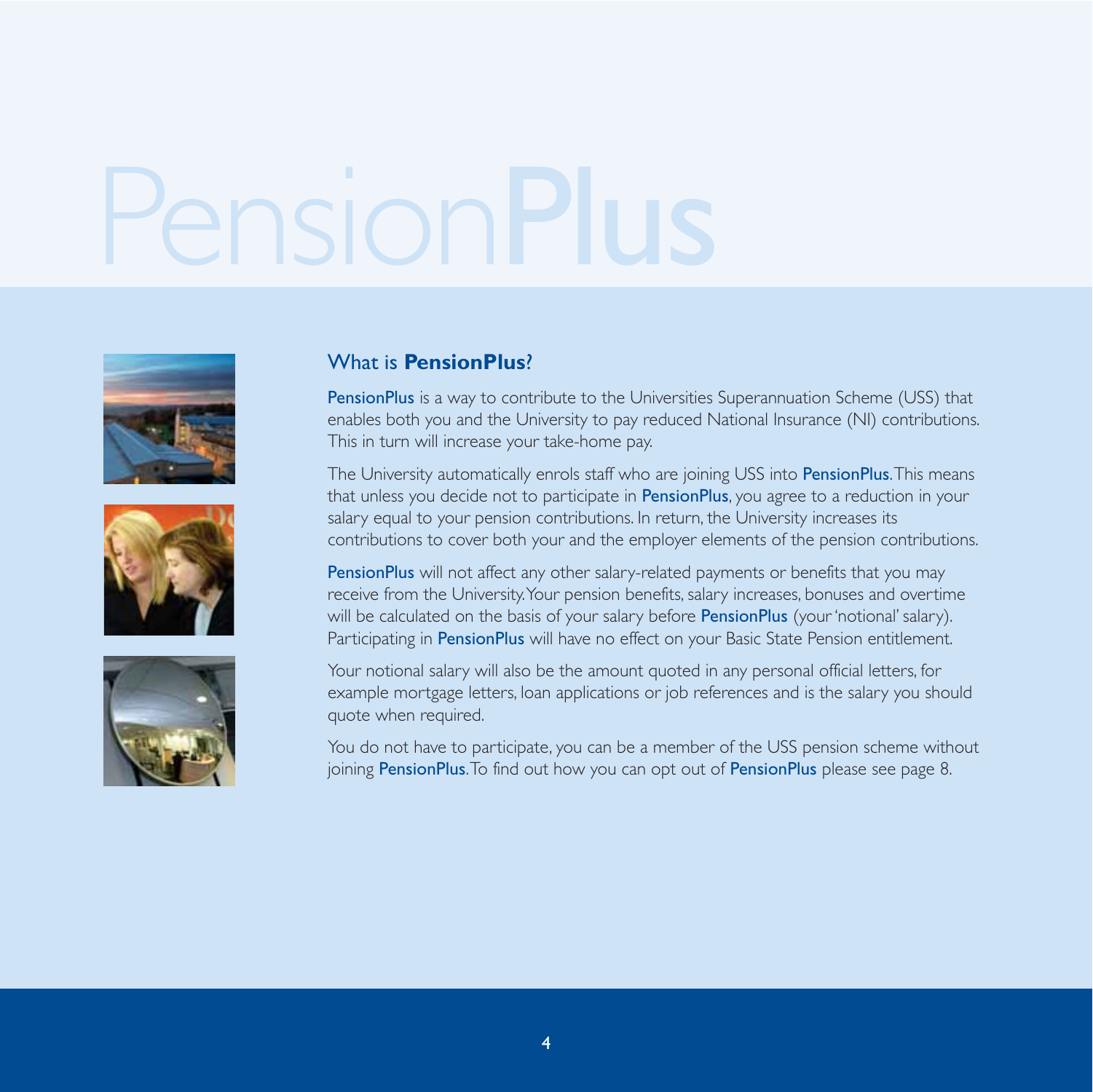#### Who benefits<sup>?</sup>

Through PensionPlus, both you and the University can make savings.

By agreeing to reduce your salary by the value of your pension contributions, the amount both you and the University pay in NI reduces.

As your NI contributions will be lower, your take-home pay will increase.

#### How it works

- You agree to a reduction in your salary equal to the current USS employee rate of contributions
- The University will increase its contribution by the current USS employee rate of contributions, on top of its current contribution rate, which it will pay to USS on your behalf
- You and the University will pay lower NI on your reduced salary
- PensionPlus will not affect your income tax position.





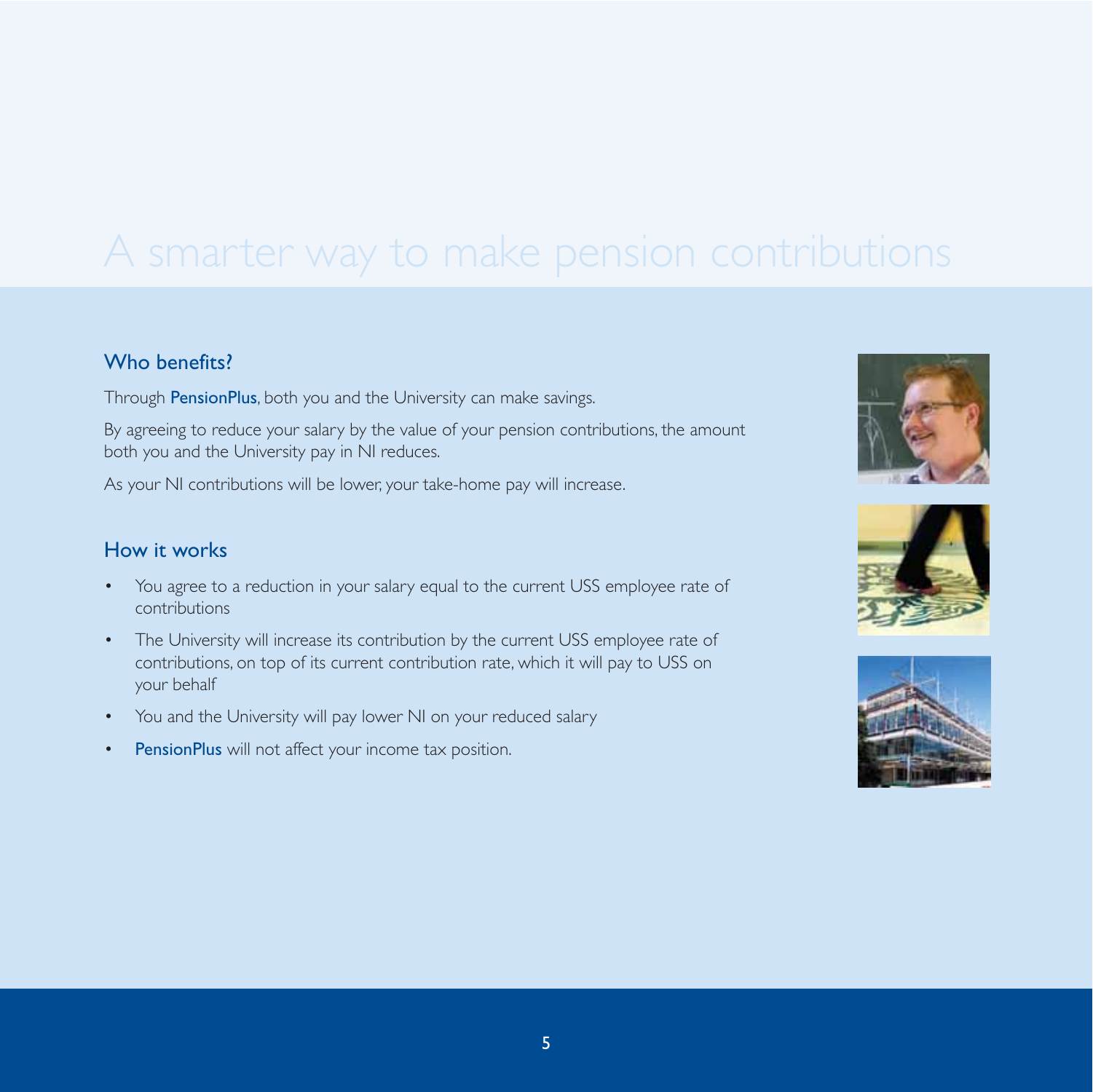#### Example payslip before PensionPlus

(USS member earning £25,000 a year using tax and NI rates from 07/08 tax year)

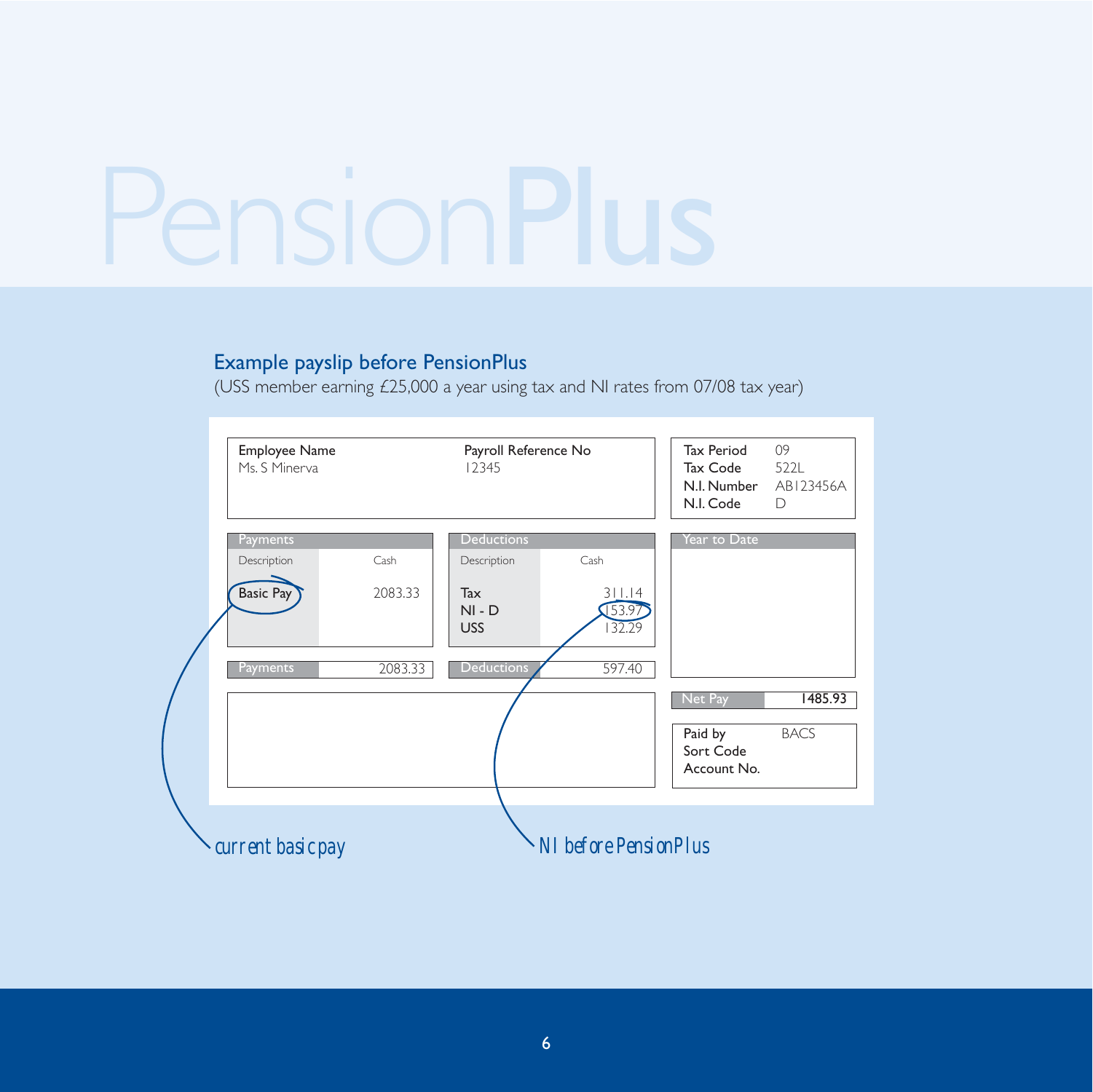#### Example payslip after PensionPlus

(USS member earning £25,000 per year using tax and NI rates from 07/08 tax year)

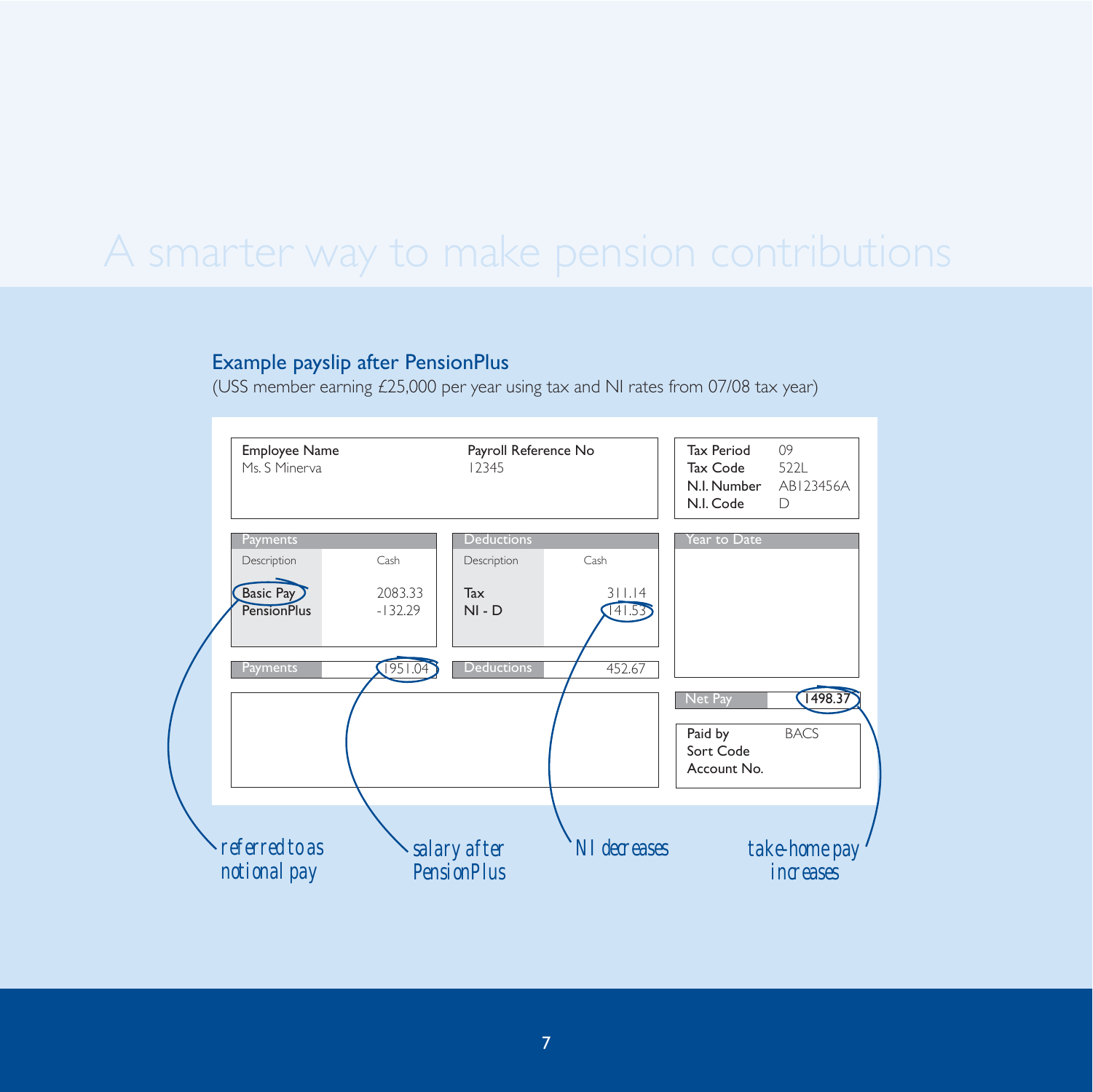





#### Who should participate?

Most members will benefit from joining PensionPlus but there may be a few for whom it is not advantageous; this is explained in more detail below. If you fall into this category, you will not be included in **PensionPlus.**The Payroll Department will notify you in writing if this applies.

If you decide you do not want to participate in **PensionPlus**, you need to complete an 'opt out' form, which you can get from the Pensions Office,Wessex House 4.08, ext 3768, or download a copy from the University website at www.bath.ac.uk/pensions/. Alternatively you will find a tear-off form in the back of this booklet.

This booklet aims to provide as much information as possible but if you are unsure about whether you should participate in **PensionPlus**, you should seek your own independent financial advice.

You can find details of an Independent Financial Adviser (IFA) in your area by calling IFA Promotion Ltd on 0800 085 3250 or at: www.unbiased.co.uk

#### Who might not benefit from PensionPlus?

Although most members will benefit from joining PensionPlus, there are some who may not.We, therefore, have in place a pay protection limit (the current value can be found on www.bath.ac.uk/pensions/) to ensure employees are not adversely affected. If your earnings fall below this limit you will be taken out of PensionPlus automatically. If your salary increases to above the pay protection limit, you will automatically be opted back into PensionPlus.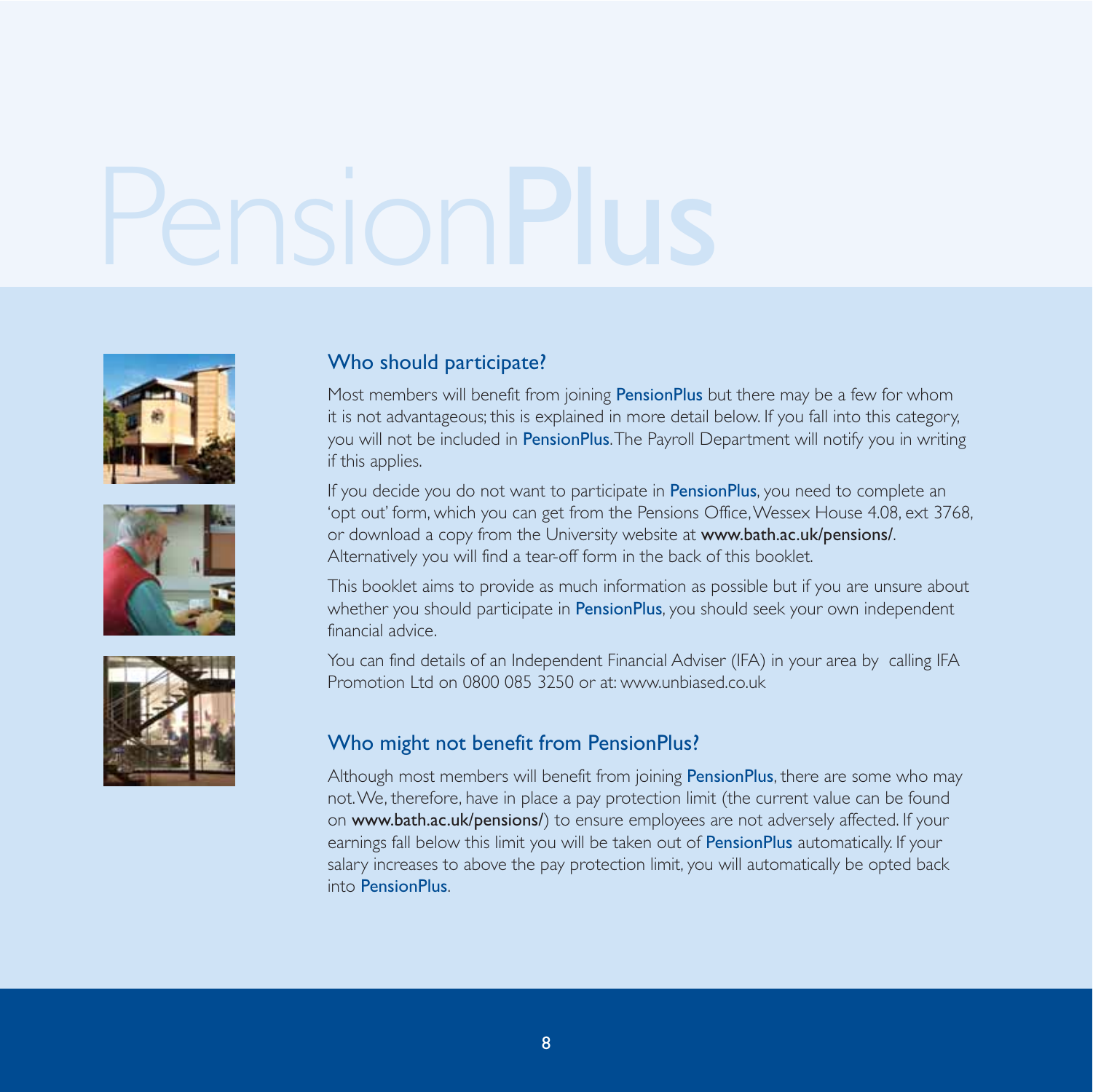Members who may not benefit:

- Those who earn less than the current Lower Earnings Limit for NI (see www.bath.ac.uk/pensions/).This is because you would not make any savings and may see your State benefits affected.
- Those that are in receipt of Job Seekers Allowance may find their benefit affected. You will need to decide whether this will affect you and whether you wish to participate in PensionPlus.
- Those over State Pension Age do not pay any NI and as a result will not make an NI saving. However, you will still be included in PensionPlus unless you choose to opt out.

Please note that **PensionPlus** will not reduce the following tax credits:

- Childcare Element of Working Tax credit
- Working Tax credit

#### What happens next?

As a member of staff of the University you will be automatically enrolled into PensionPlus unless you choose to opt out or you earn less than the current pay protection limit (see www.bath.ac.uk/pensions/).

If you choose to participate in **PensionPlus**, you will be automatically accepting the arrangements for paying pension contributions described in this booklet. PensionPlus will form part of your contract of employment.

You are not obliged to participate, and it is not a condition of joining the pension scheme. An opt out form is available from the Pensions Office,Wessex House 4.08 or can be downloaded from the Pensions website at **www.bath.ac.uk/pensions/** or alternatively you will find a tear-off form in the back of this booklet.





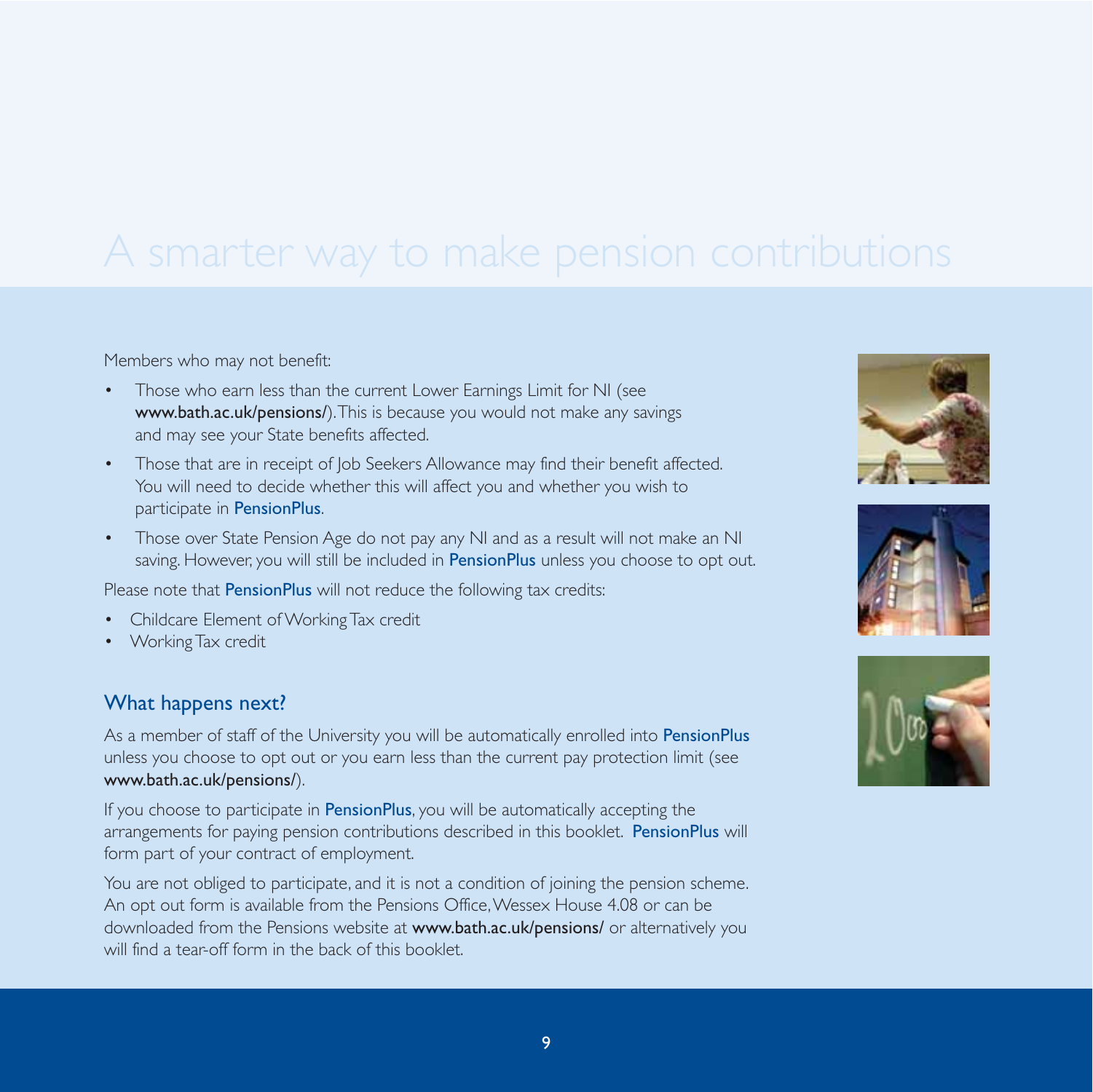#### Frequently asked questions

#### **Will PensionPlus affect the amount of pension I get from USS?**

No – your pension will continue to be calculated on your notional salary (the salary before PensionPlus).

#### **How much will I save in NI?**

The amount that you will save will vary depending on your level of pay. However, a table illustrating the estimated annual savings you can expect may be found on www.bath.ac.uk/pensions/.

#### **Why do the savings vary for different rates of pay?**

The marginal rate of NI that you pay depends on how much you earn. For earnings above the Upper Earnings Limit (UEL), (see www.bath.ac.uk/pensions/) the employee NI rate is considerably lower than below the UEL. If this rate increases in the future then your savings will go up.

#### **Can I opt out of USS and PensionPlus?**

Yes - you need to complete and return a USS opt out form. The form is available from the Pensions Office.

#### **Can I opt out of PensionPlus but remain in USS?**

 $Yes - you need to complete and return a **PensionPlus** opt$ out form before 31 March (in time for the next enrolment period effective from 1 April).

#### **If I decide to opt out of PensionPlus, can I opt back in?**

You will be able to opt back in but will only be able to do

this at the next enrolment period, which is during March each year (with the decision effective from 1 April).An opt in form will be available on the Pensions website www.bath.ac.uk/pensions/.

#### **Will PensionPlus affect my other salary exchange schemes?**

No – you can participate in more than one type of 'salary exchange' scheme, but if by participating in **PensionPlus** your salary reduces below the current 'pay protection limit' you will automatically be taken out of **PensionPlus**.

#### **If I have been automatically opted out, can I choose to opt back in?**

If you have been opted out of **PensionPlus** it is unlikely that you will benefit from opting back in. However, if you are aware of a lifestyle change, for example an increase in working hours and you feel you may benefit, please contact the Pensions Office.

#### **Will my 'student loan' be affected by PensionPlus?**

Yes – student loans are currently calculated on the same pay as your National Insurance contributions.Therefore, by joining **PensionPlus** and reducing your National Insurance contributions, your 'student loan' deduction will also be reduced.

#### **What is meant by notional salary?**

Your notional salary is your annual salary before adjustment for PensionPlus.The notional salary is the amount used to calculate your other salary-related benefits including salary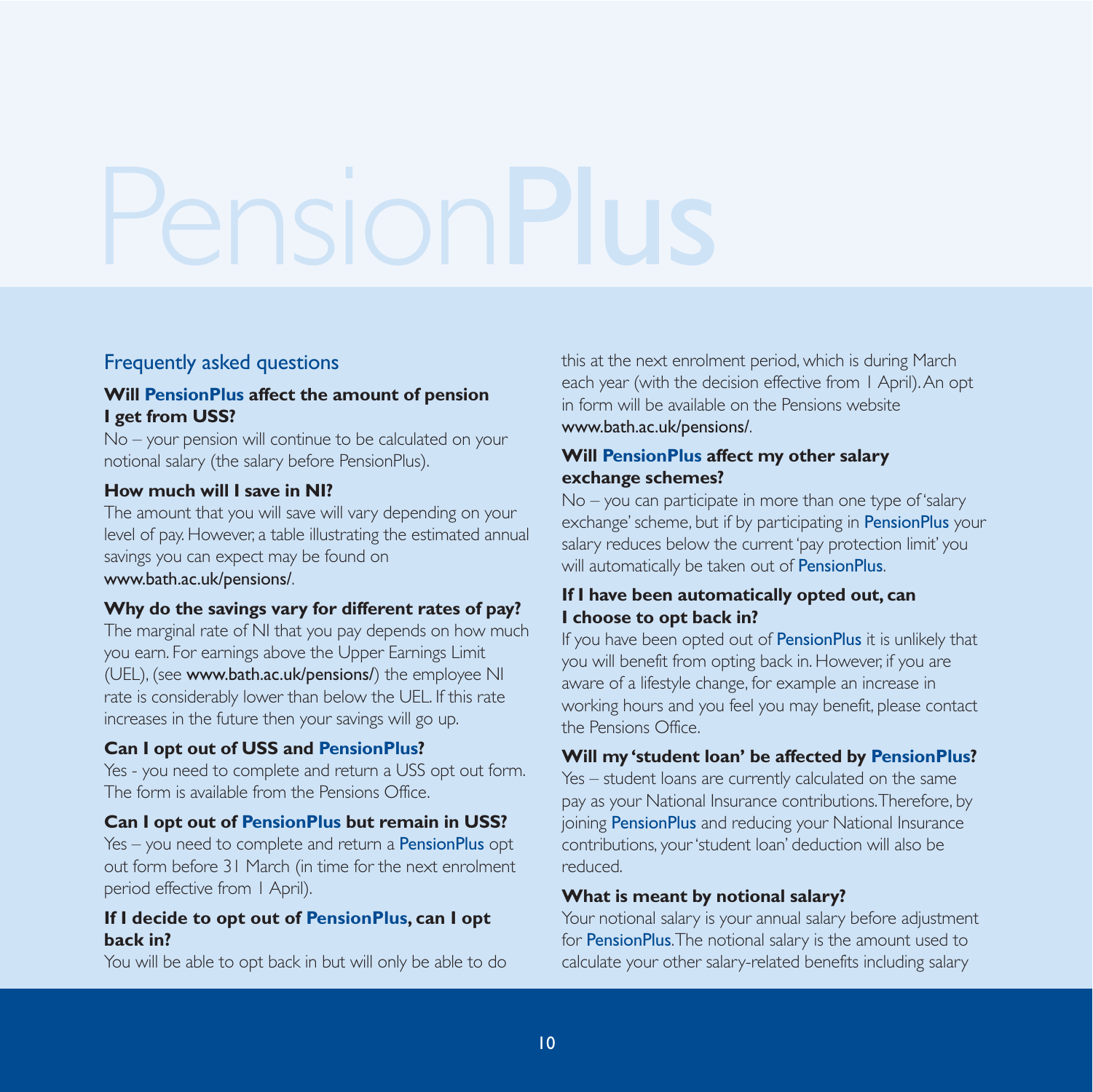increases, bonuses and overtime. It is also the amount used in any personal official letters for example mortgage letters, loan applications or job references.Your pension benefits are calculated on your notional salary.

#### **If I am posted abroad or on unpaid leave/ secondment/sabbatical/sick leave, am I eligible for PensionPlus?**

As long as your salary from the University is over the pay protection limit (see www.bath.ac.uk/pensions/), you will automatically be opted into PensionPlus.

#### **What happens if I go on maternity leave?**

You will be in PensionPlus while you are entitled to enhanced maternity pay from the University. Should you be disadvantaged by being in **PensionPlus** whilst on maternity leave you will be automatically opted out.

#### **I have been on maternity leave – am I eligible for PensionPlus on my return?**

Yes - if your earnings are above the pay protection limit (current value can be found on www.bath.ac.uk/pensions/) when you return to work, you will be included in **PensionPlus** and if they are below this limit, you will be opted out.

#### **What happens if I have more that one post at the University?**

If you have more than one post at the University, which is eligible for USS pension, your total basic pay will be taken into account. If you fall below the current pay

protection limit (current value can be found on www.bath.ac.uk/pensions/) you will be opted out. If you opt out of **PensionPlus** you will be opted out for all posts at the University.

#### **What happens if I join PensionPlus and then leave the University?**

If you participate in **PensionPlus** for three months or more and then leave the University you will be entitled to preserved benefits in USS, which you can choose to transfer to another pension scheme.

#### **What happens if I retire?**

Participating in **PensionPlus** will have no impact on your retirement benefits.

#### **Has the University & College Union (UCU) been consulted?**

Yes - the UCU worked in partnership with the University towards the introduction of PensionPlus.

#### **How long will PensionPlus last?**

The University plans to operate **PensionPlus** indefinitely. However, if legislation changes or if it is no longer viable for the University, we reserve the right to withdraw **PensionPlus.**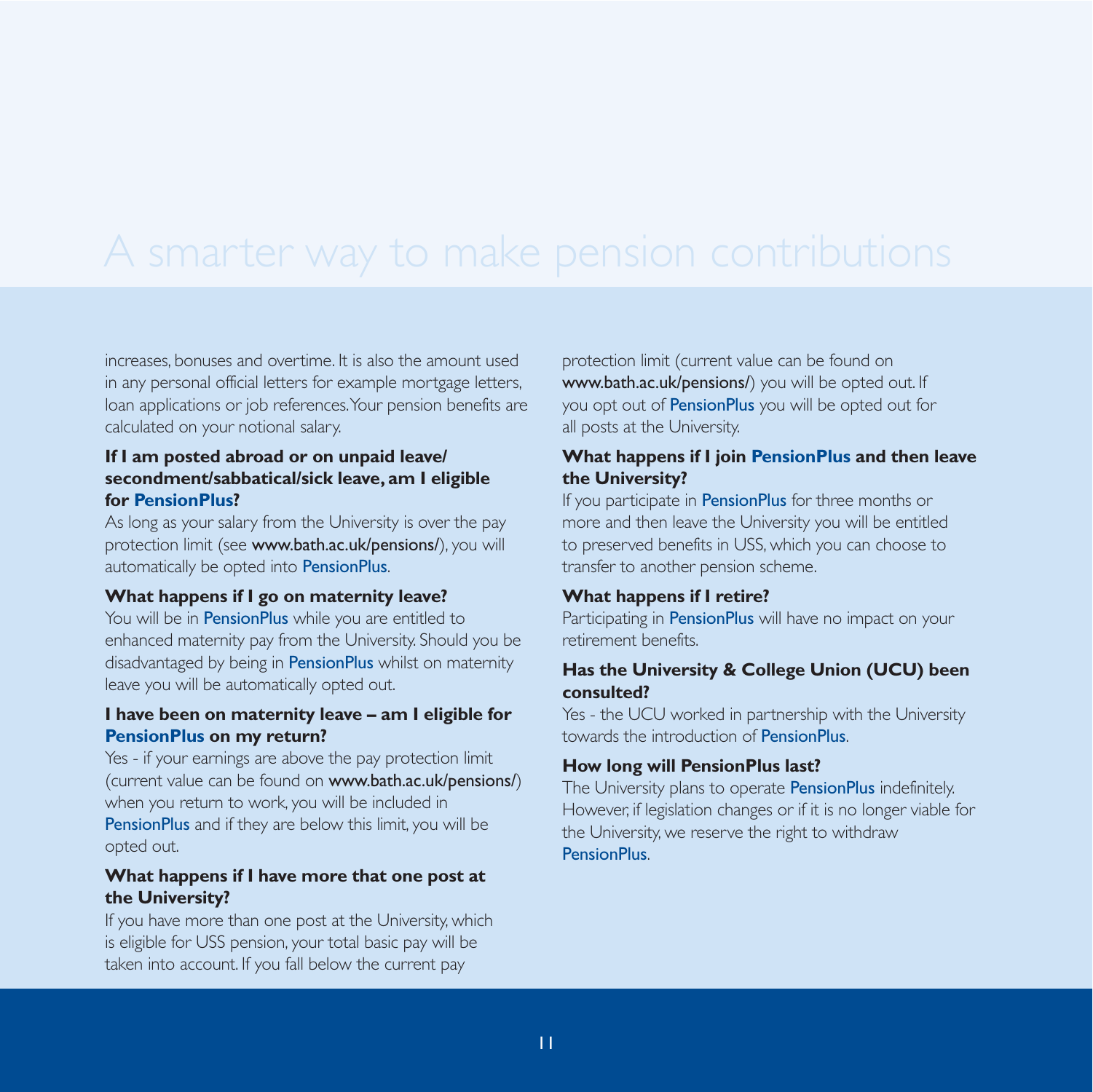### PensionPlus opt out form

Complete this form if you **DO NOT** wish to participate in PensionPlus and return the form to the Pensions Office,Wessex House 4.08.

| Surname:<br>NI Number:<br>Home Address:                                                                                                                                                                                                                | First Name:<br>Department: |  |  |  |
|--------------------------------------------------------------------------------------------------------------------------------------------------------------------------------------------------------------------------------------------------------|----------------------------|--|--|--|
|                                                                                                                                                                                                                                                        | Payroll Number (if known): |  |  |  |
| I am an existing/new member of the Universities Superannuation Scheme (USS) and wish to opt out of PensionPlus.<br>I understand that I will be opted out from:                                                                                         |                            |  |  |  |
| I.<br>Next April following the date of this form $-$ existing members<br>The date of joining USS – new members.<br>$\overline{2}$                                                                                                                      |                            |  |  |  |
| Please read and sign the declaration below.<br>I am currently a member of/about to join USS and have read and understood the PensionPlus communications.<br>I confirm that I wish to opt out of PensionPlus and understand that by opting out of this: |                            |  |  |  |
| I will make employee contributions direct to USS<br>$\bullet$                                                                                                                                                                                          |                            |  |  |  |
| I will not benefit from any potential National Insurance savings that PensionPlus might otherwise achieve<br>$\bullet$                                                                                                                                 |                            |  |  |  |
| Declaration by member                                                                                                                                                                                                                                  |                            |  |  |  |
| Signed:                                                                                                                                                                                                                                                |                            |  |  |  |

|                                                                                             | Date: $/$ / |  |
|---------------------------------------------------------------------------------------------|-------------|--|
| Declaration by Employer I confirm that the above named member has opted-out of PensionPlus. |             |  |
| Signed:                                                                                     |             |  |
|                                                                                             |             |  |
|                                                                                             | Date: $/$ / |  |